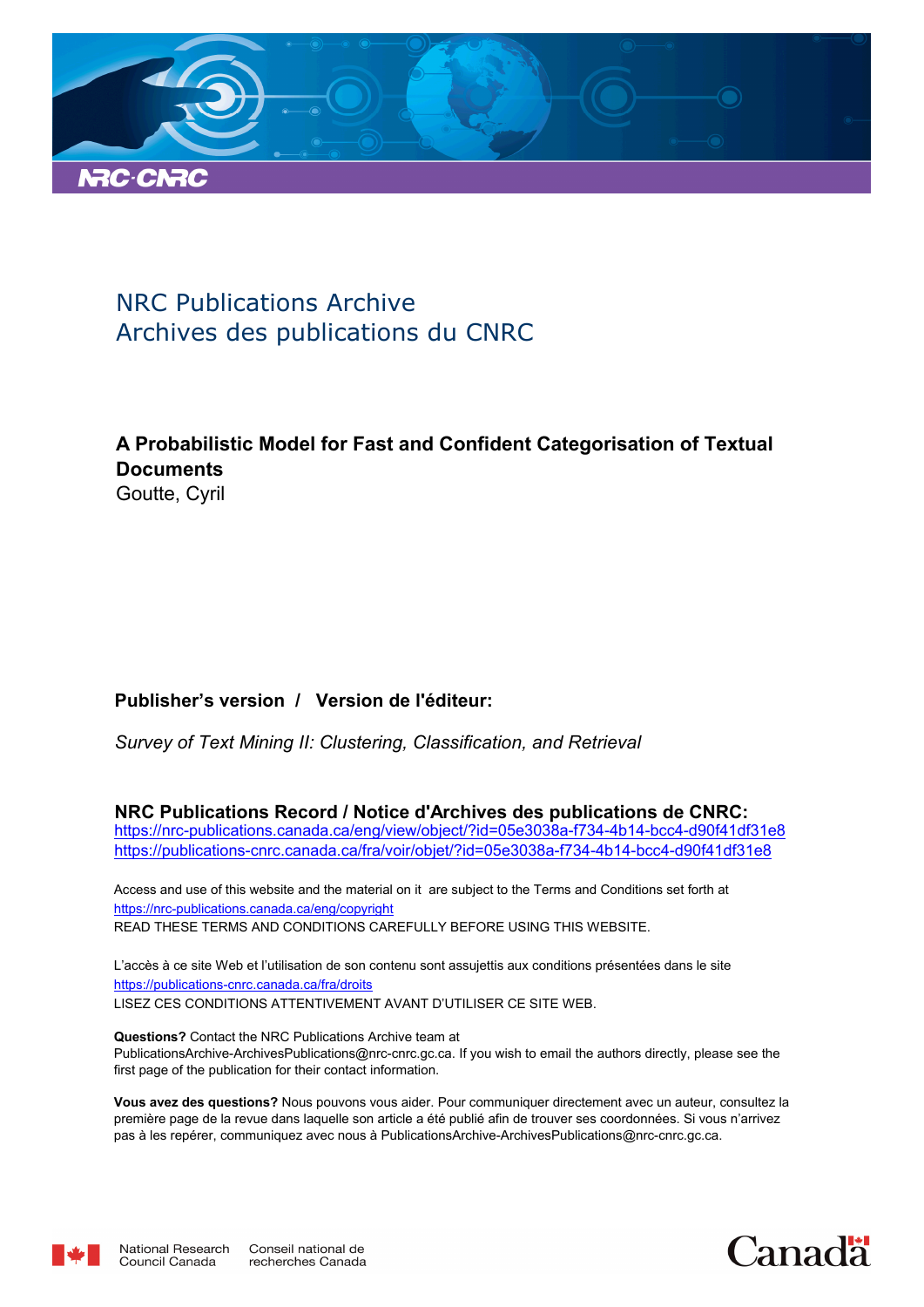

National Research Council Canada

Conseil national de recherches Canada

Institute for Information Technology Institut de technologie de l'information



*A Probabilistic Model for Fast and Confident\** 

Goutte, C. 2007

\* Survey of Text Mining (edited by M. Berry et al.) 2007. NRC 49829.

Copyright 2007 by National Research Council of Canada

Permission is granted to quote short excerpts and to reproduce figures and tables from this report, provided that the source of such material is fully acknowledged.

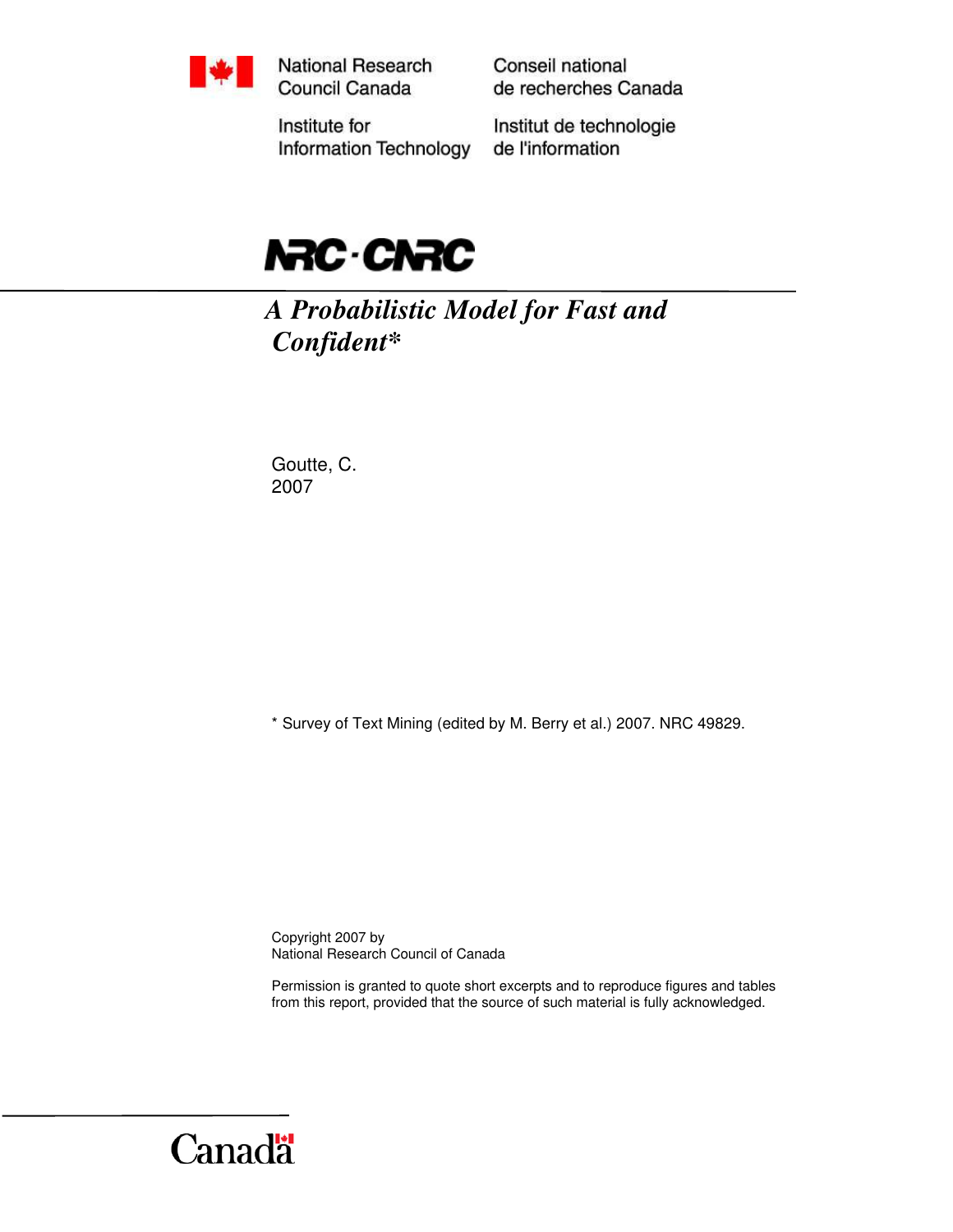## A Probabilistic Model for Fast and Confident Categorisation of Textual Documents

Cyril Goutte

Interactive Language Technology NRC Institute for Information Technology 283 Boulevard Alexandre Tach, Gatineau, QC J8X 3X7, Canada Cyril.Goutte@nrc-cnrc.gc.ca

Summary. We describe the National Research Council's entry in the Anomaly Detection/Text Mining competition organised at the Text Mining Workshop 2007. This entry relies on a straightforward implementation of a probabilistic categoriser described earlier [4]. This categoriser is adapted to handle multiple labelling and a piecewise-linear confidence estimation layer is added to provide an estimate of the labelling confidence. This technique achieves a score of 1.689 on the test data. This model has potentially useful features and extensions such as the use of a categoryspecific decision layer or the extraction of descriptive category keywords from the probabilistic profile.

## 1 Overview

This paper describes NRC's entry to the Anomaly Detection/Text Mining competition organised at the Text Mining Workshop  $2007<sup>1</sup>$  We relied on an implementation of a previously described probabilistic categoriser [4]. One of its desirable features is that the training phase is extremely fast, requiring only a single pass over the data to compute the summary statistics used to estimate the parameters of the model. Prediction requires the use of an iterative maximum likelihood technique (Expectation Maximisation, or EM, [1]) to compute the posterior probability that each document belongs to each category.

Another attractive feature of the model is that the probabilistic profiles associated with each class may be used to describe the content of the categories. Indeed, even though, by definition, class labels are known in a categorisation task, those labels may not be descriptive. This was the case for the contest data, for which only category number were given. It is also the case for example with some patent classification systems (eg a patent on text categorization

 $1 \text{ http://www.cs.utk.edu/tmw07/}$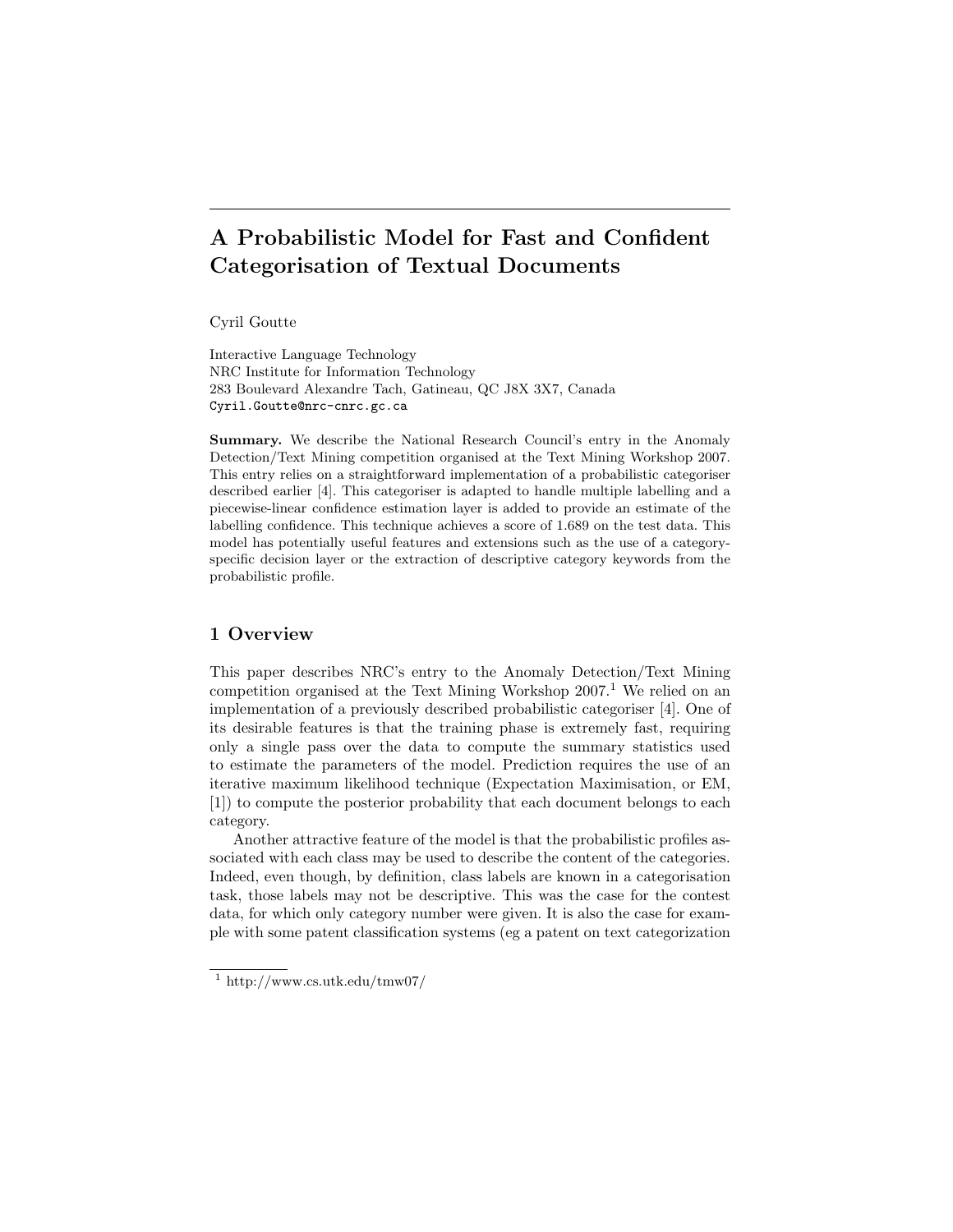may end up classified as "G06F 15/30" in the international patent classification, or " $707/4$ " in the U.S.).

In the following section, we describe the probabilistic model, the training phase and the prediction phase. We also address the problem of providing multiple labels per documents, as opposed to assigning each document to a single category. We also discuss the issue of providing a confidence measure for the predictions and describe the additional layer we used to do that. Section 3 describes the experimental results obtained on the competition data. We provide a brief overview of the data and we present results obtained both on the training data (estimating the generalisation error) and on the test data (the actual prediction error). We also explore the use of category-specific decisions, as opposed to on global decision layer, as used for the competition. We also show the keywords extracted for each category and compare those to the official class description provided after the contest.

## 2 The probabilistic model

Let us first formalise the text categorisation problem, such as proposed in the Anomaly Detection/Text Mining competition. We are provided with a set of M documents  $\{d_i\}_{i=1...M}$  and associated labels  $\ell \in \{1,...C\}$  where C is the number of categories. These form the training set  $\mathcal{D} = \{ (d_i, \ell_i) \}_{i=1...M}$ . Note that, for now, we will assume that there is only one label per document. We will address the multi-label situation later in section 2.3. The text categorisation task is the following: given a new document  $\tilde{d} \notin \mathcal{D}$ , find the most appropriate label  $\tilde{\ell}$ . There are mainly two flavours of inference for solving this problem [15]. Inductive inference will estimate a model  $\hat{f}$  using the training data D, then assign  $\tilde{d}$  to category  $\widehat{f}(\tilde{d})$ . Transductive inference will estimate the label  $\ell$  directly without estimating a general model.

We will see that our probabilistic model shares similarities with both. We estimate some model parameters, as described in section 2.1, but we do not use the model directly to provide the label of new documents. Rather, prediction is done by estimating the labelling probabilities by maximising the likelihood on the new document using an EM-type algorithm, cf. section 2.2.

Let us now assume that each document d is composed of a number of words w from a vocabulary  $\mathcal V$ . We use the bag-of-word assumption. This means that the actual order of words is discarded and we only use the frequency  $n(w, d)$ of each word w in each document d. The categoriser presented in  $[4]$  is a model of the co-occurrences  $(w, d)$ . The probability of a co-occurrence,  $P(w, d)$  is a mixture of  $C$  multinomial components, assuming one component per category:

$$
P(w,d) = \sum_{c=1}^{C} P(c)P(d|c)P(w|c)
$$
 (1)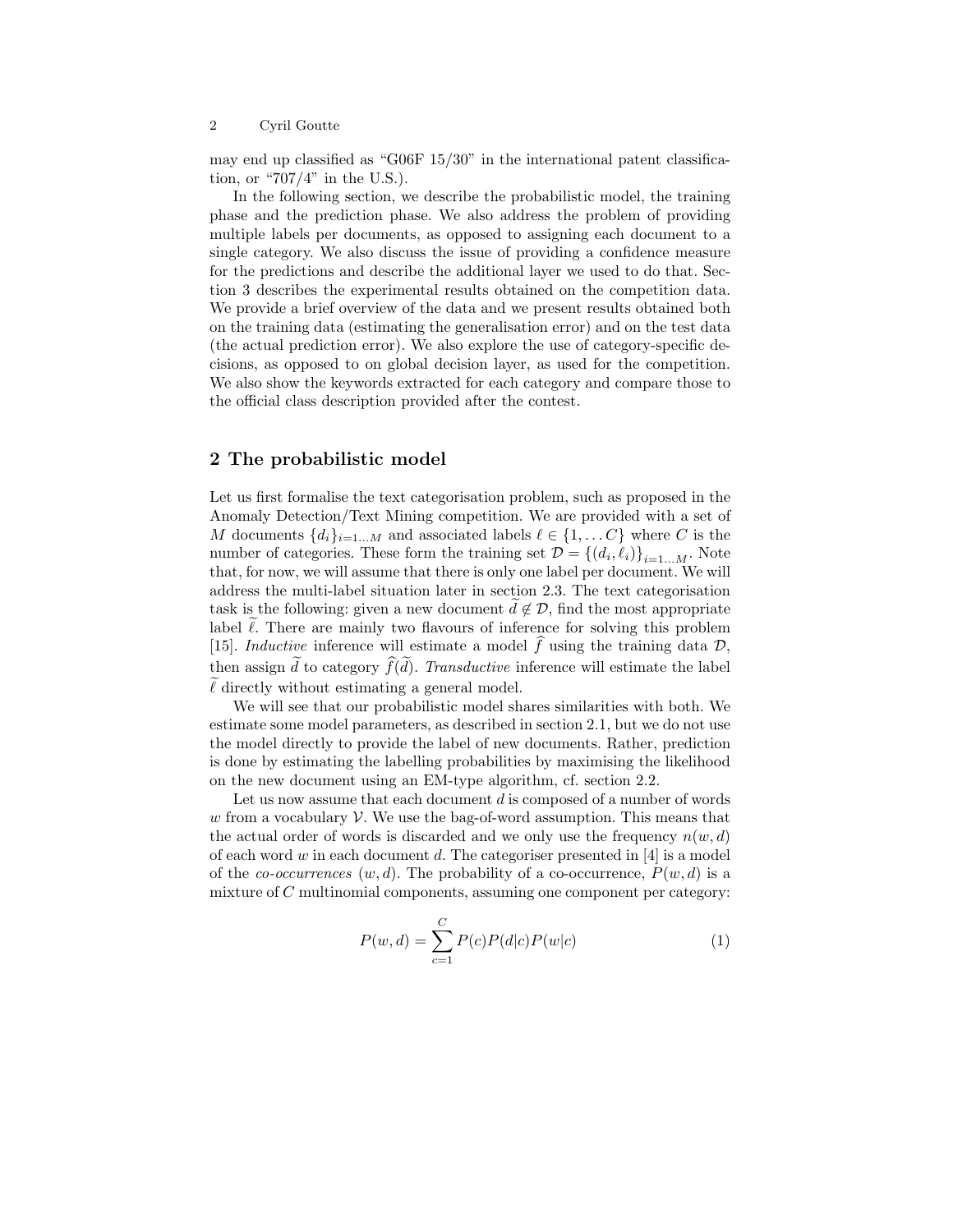Fast and Confident Probabilistic Categorisation 3

$$
= P(d) \sum_{c=1}^{C} P(c|d)P(w|c)
$$

This is in fact the model used in Probabilistic Latent Semantic Analysis (PLSA, cf. [8]), but used in a supervised learning setting. The key modelling aspect is that documents and words are conditionally independent, which means that within each component, all documents use the same vocabulary in the same way. Parameters  $P(w|c)$  are the profiles of each category (over the vocabulary), and parameters  $P(c|d)$  are the profiles of each document (over the categories). We will now show how these parameters are estimated from the training data.

#### 2.1 Training

The (log-)likelihood of the model with parameters  $\theta = \{P(d); P(c|d); P(w|c)\}$ is:

$$
\mathcal{L}(\theta) = \log P(\mathcal{D}|\theta) \n= \sum_{d} \sum_{w \in \mathcal{V}} n(w, d) \log P(w, d),
$$
\n(2)

assuming independently identically distributed (iid) data.

Parameter estimation is carried out by maximising the likelihood. Assuming that there is a one-to-one mapping between categories and components in the model, we have, for each training document,  $P(c = \ell_i | d_i) = 1$  and  $P(c \neq \ell_i | d_i) = 0$ , for all i. This greatly simplifies the likelihood, which may now be maximised analytically. Let us introduce  $|d| = \sum_{w} n(w, d)$  the length of document d,  $|c| = \sum_{d \in c} |d|$  the total size of category c (using the shorthand notation  $d \in \mathcal{C}$  to mean all documents  $d_i$  such that  $\ell_i = c$ , and  $N = \sum_d |d|$  the number of words in the collection. The Maximum Likelihood (ML) estimates are:

$$
\widehat{P}(w|c) = \frac{1}{|c|} \sum_{d \in c} n(w, d) \quad \text{and} \quad \widehat{P}(d) = \frac{|d|}{N} \tag{3}
$$

Note that in fact only the category profiles  $\widehat{P}(w|c)$  matter. As shown below, the document probability  $\widehat{P}(d)$  is not used for categorising new documents (as it is irrelevant, for a given  $d$ .

The ML estimates in eq. 3 are essentially identical to those of the Naïve Bayes categoriser [12]. The underlying probabilistic models, however, are definitely different, as illustrated on figure 1 and shown in the next section. One key consequence is that the probabilistic model in eq. 1 is much less sensitive to smoothing than Naïve Bayes.

It should be noted that the ML estimates rely on simple corpus statistics and can be computed in a single pass over the training data. This contrasts with many training algorithm that rely on iterative optimisation methods. It means that training our model is extremely computationally efficient.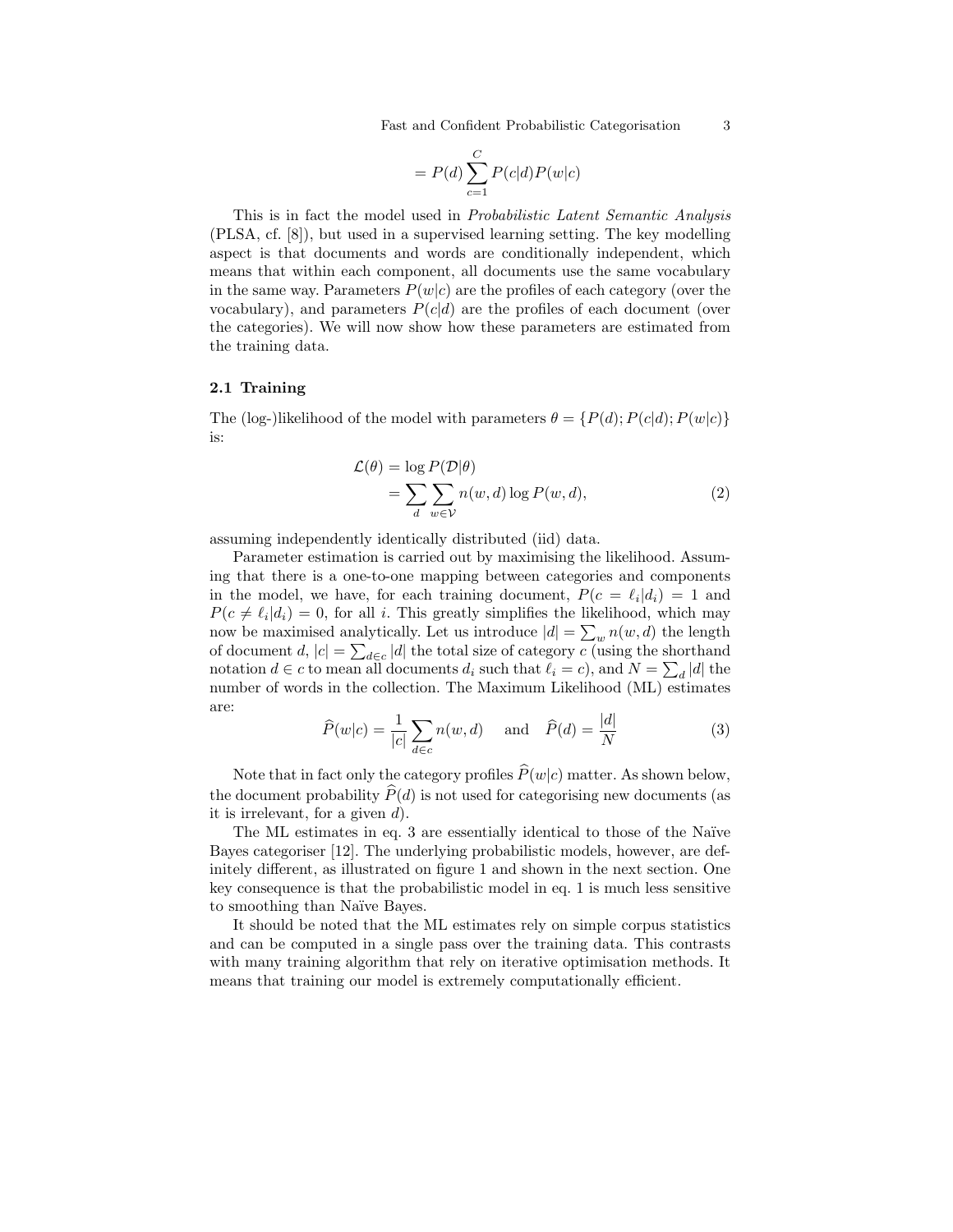

Fig. 1. Graphical models for Naïve Bayes(left) and for the probabilistic model used here (right).

#### 2.2 Prediction

Note that eq. 1 is a generative model of co-occurrences of words and documents within a given collection  $\{d_1 \ldots d_n\}$  with a set vocabulary V. It is not a generative model of new documents, contrary to, for example, Naïve Bayes. This means that we can not directly calculate the posterior probability  $P(d|c)$ for a new document.

We obtain predictions by *folding in* the new document in the collection. As document  $d$  is folded in, the following parameters are added to the model:  $P(d)$  and  $P(c|d)$ ,  $\forall c$ . The latter are precisely the probabilities we are interested in for predicting the category labels. As before, we use a Maximum Likelihood approach, maximising the likelihood for the new document:

$$
\widetilde{\mathcal{L}} = \sum_{w} n(w, \widetilde{d}) \log P(\widetilde{d}) \sum_{c} P(c|\widetilde{d}) P(w|c)
$$
\n(4)

with respect to the unknown parameters  $P(c|\tilde{d})$ .

The likelihood may be maximised using a variant of the Expectation Maximisation (EM, cf. [1]) algorithm. It is similar to the EM used for estimating the PLSA model (see  $[8, 4]$ ), with the constraint that the category profiles  $P(w|c)$  are kept fixed. The iterative update is given by:

$$
P(c|\tilde{d}) \leftarrow P(c|\tilde{d}) \sum_{w} \frac{n(w, \tilde{d})}{|\tilde{d}|} \frac{P(w|c)}{\sum_{c} P(c|\tilde{d}) P(w|c)} \tag{5}
$$

The likelihood (4) is guaranteed to be strictly increasing with every EM step, therefore equation 5 converges to a (local) minimum. In the general case of unsupervised learning, the use of deterministic annealing [14] during parameter estimation helps reduce sensitivity to initial conditions and improves convergence (cf. [8, 4]). Note however that as we only need to optimise over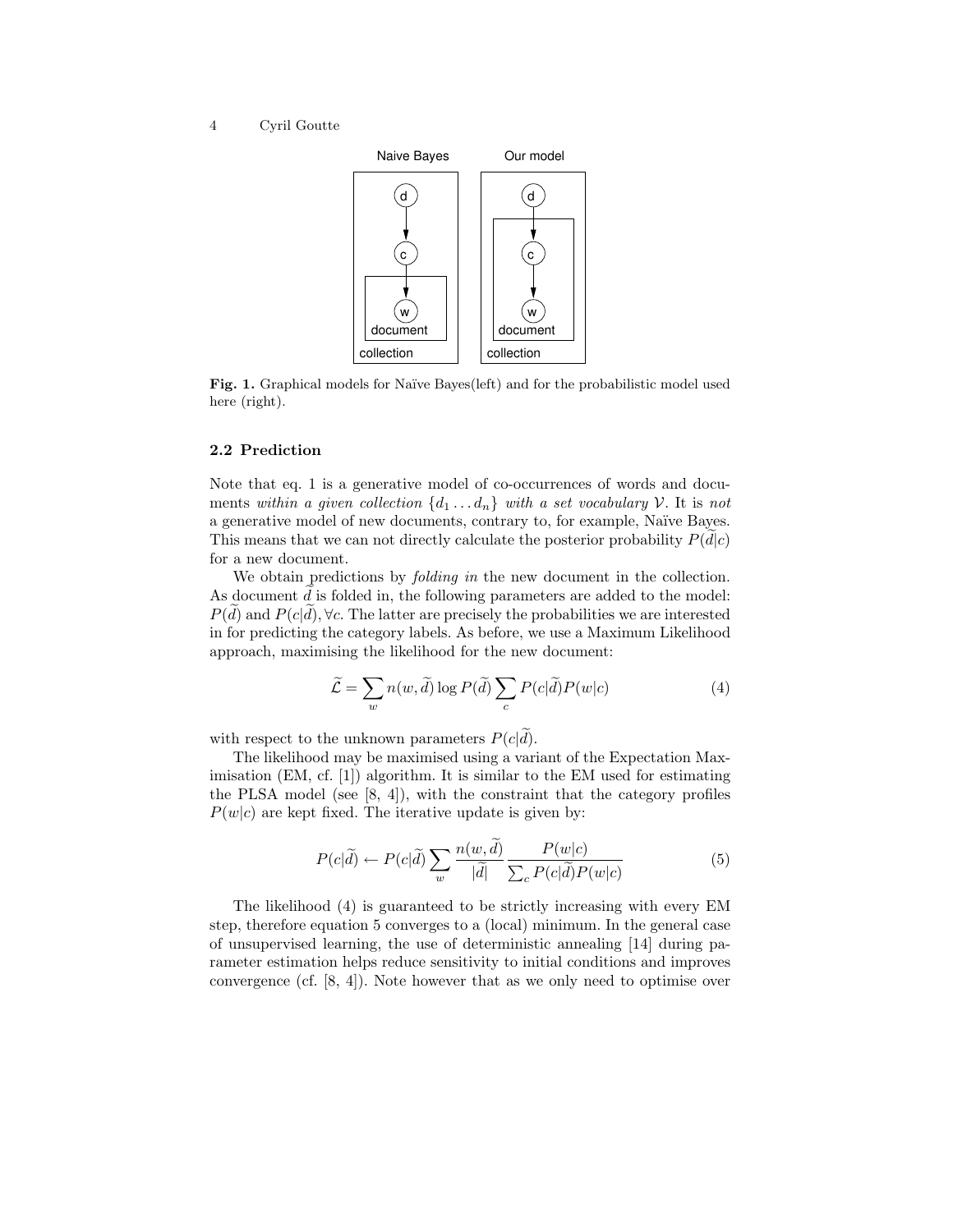a small set of parameters, such annealing schemes are typically not necessary at the prediction stage. Upon convergence, the posterior probability estimate for  $P(c|d)$  may be used as a basis for assigning the final category label(s) to  $document d.$ 

Readers familiar with Non-negative Matrix Factorization (NMF, cf. [10]) will have noticed that eq. 5 is very similar to one of the update rules used for estimating the NMF that minimises a KL-type divergence between the data and the model. Indeed, the unsupervised counterpart to our model, PLSA, is essentially equivalent to NMF in this context [3]. Therefore, another way of looking at the categorisation model described in this paper is in fact to view it as a constrained NMF problem, with the category labels providing the constraint on one of the factors (the loading).

The way the prediction is obtained also sheds some light on the difference between our method and a Naïve Bayes categoriser. In Naïve Bayes, a category is associated with a whole document, and all words from this document must then be generated from this category. The occurrence of a word with a low probability in the category profile will therefore impose an overwhelming penalty to the category posterior  $P(c|d)$ . By contrast, the model we use here assigns a category c to each co-occurrence  $(w, d)$ , which means that each word may be sampled from a different category profile. This difference manifests itself in the re-estimation formula for  $P(c|d)$ , eq. 5, which combines the various word probabilities as a sum. As a consequence, a very low probability word will have little influence on the posterior category probability and, more importantly, will not impose an overwhelming penalty. This key difference also makes our model much less sensitive to probability smoothing than Naïve Bayes. This means that we do not need to set extra parameters for the smoothing process. In fact, up to that point, we do not need to set *any* extra hyper-parameter in either the training or the prediction phases.

As an aside, it is interesting to relate our method to the two paradigms of inductive and transductive learning [15]. The training phase seems typically inductive: we optimise a cost function (the likelihood) to obtain one optimal model. Note however that this is mostly a model of the *training* data, and it does not provide direct labelling for any document outside the training set. At the prediction stage, we perform another optimisation, this time over the labelling of the test document. This is in fact quite similar to transductive learning. As such, it appears that our probabilistic model shares similarities with both learning paradigms.

We will now address two important issues of the Anomaly Detection/Text Mining competition that require some extensions to the basic model that we have presented. Multi-label categorisation is addressed in section 2.3 and the estimation of a prediction confidence is covered in section 2.4.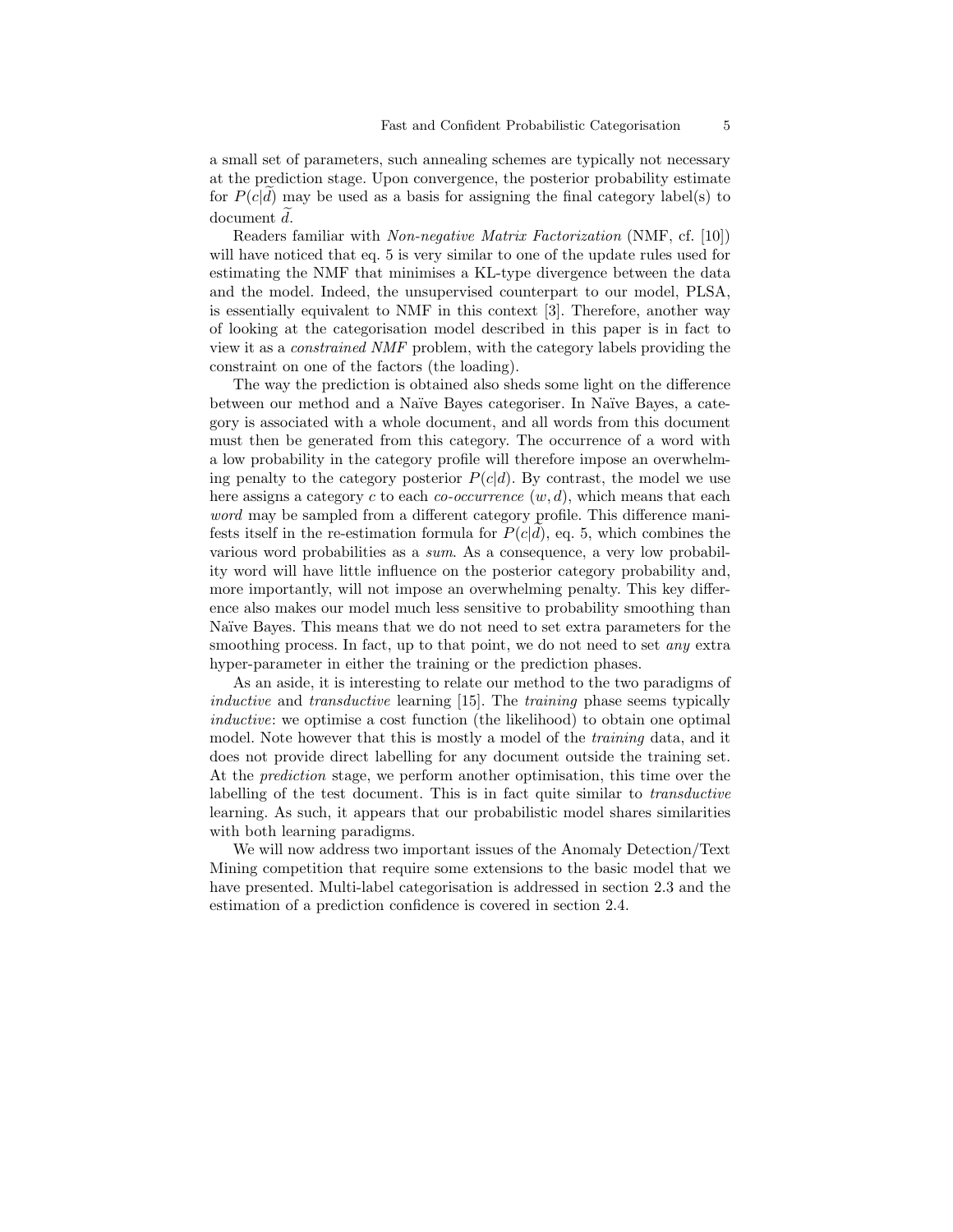#### 2.3 Multi-class,

So far, the model we have presented is strictly a multi-class, *single-label* categorisation model. It can handle more than 2 classes  $(C > 2)$  but the random variable  $c$  indexing the categories takes a *single* value in a discrete set of  $C$ possible categories.

The Anomaly Detection/Text Mining competition is a multi-class, multilabel categorisation problem: each document may belong to multiple categories. In fact, although most documents have only one or two labels, one document, number 4898, has 10 labels (out of 22), and 5 documents have exactly 9 labels.

One principled way to extend our model to handle multiple labels per document is to consider all observed combinations of categories and use these combinations as single "labels", as described eg in [11]. On the competition data, however, there are 1151 different label combinations with at least one associated document. This makes this approach hardly practical. An additional issue is that considering label combinations independently, one may miss some dependencies between single categories. That is, one can expect that combinations  $(C4, C5, C10)$  and  $(C4, C5, C11)$  may be somewhat dependent as they share two out of three category labels. This is not modelled by the basic "all model combinations" approach. Although dependencies may be introduced as described for example in [7], this adds another layer of complexity to the system. In our case, the number of dependencies to consider between the 1151 observed label combinations is overwhelming.

Another approach is to reduce the multiple labelling problem to a number of binary categorisation problems. With 22 possible labels, we would therefore train 22 binary categorisers and use them to take 22 independent labelling decisions. This is an appealing and usually successful approach, especially with powerful binary categorisers such as Support Vector Machines [9]. However, it still mostly ignores dependencies between the individual labels (for example the fact that labels  $C_4$  and  $C_5$  are often observed together) and it multiplies the training effort by the number of labels (22 in our case).

Our approach is actually somewhat less principled than the alternatives mentioned above, but a lot more straightforward. We rely on a simple threshold  $a \in [0,1]$  and assign any new document d to all categories c such that  $P(cl) > a$ . In addition, as all documents in the training set have at least one label, we make sure that  $d$  always gets assigned the label with the highest  $P(c|d)$ , even if this maximum is below the threshold. This threshold is combined with the calculation of the confidence level as explained in the next section.

#### 2.4 Confidence estimation

A second important issue in the Anomaly Detection/Text Mining competition is that labelling has to be provided with an associated confidence level.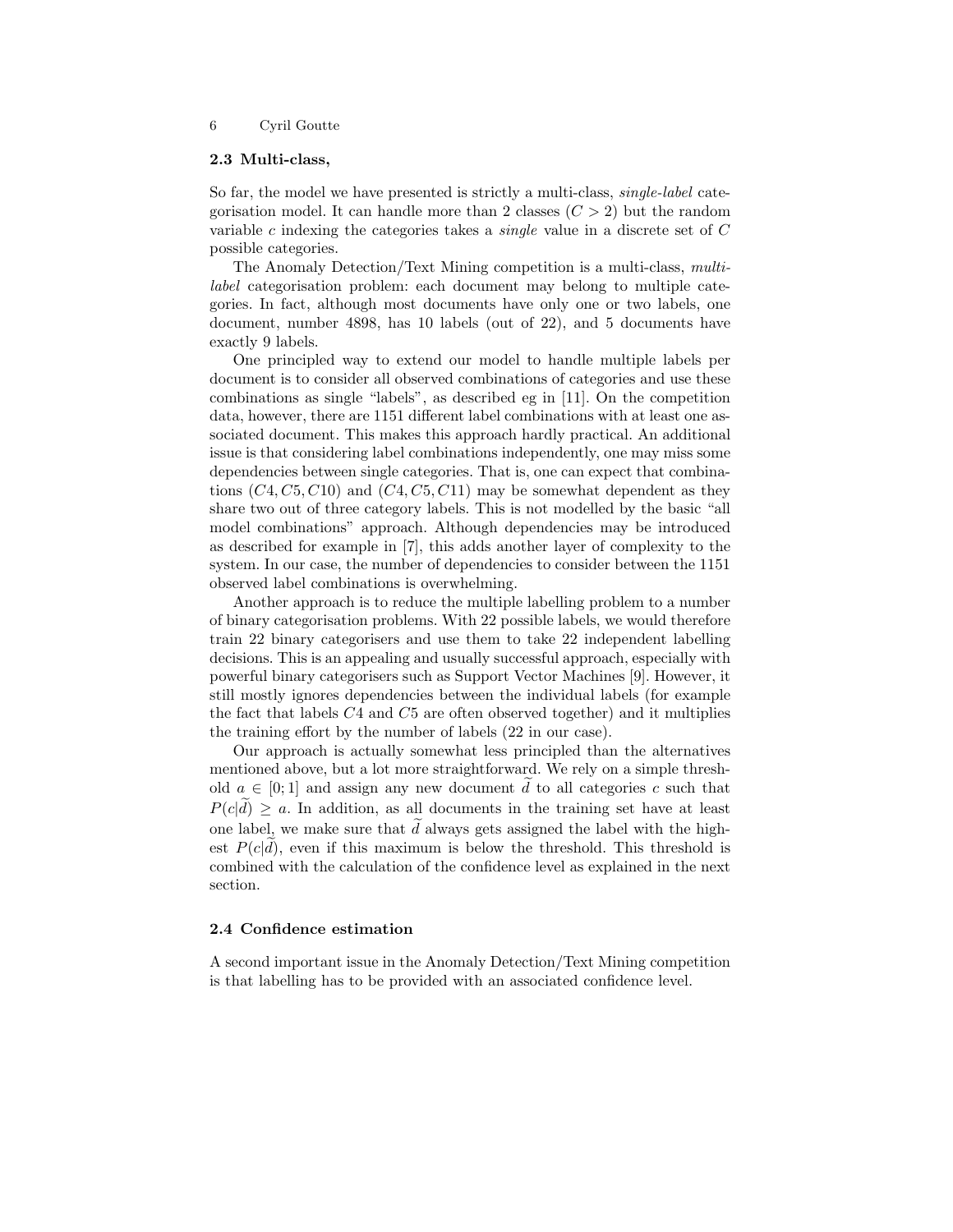The task of estimating the proper probability of correctness for the output of a categoriser is sometimes called calibration [16]. The confidence level is then the probability that a given labelling will indeed be correct, ie labels with a confidence of 0.8 will be correct 80% of the time. Unfortunately, there does not seem to be any guarantee that the cost function used for the competition will be optimised by a "well calibrated" confidence (cf. section 3.2 below). In fact there is always a natural tension between calibration and performance. Some perfectly calibrated categorisers can show poor performance; Conversely, some excellent categorisers (for example Support Vector Machines) may be poorly or not calibrated.

Accordingly, instead of seeking to calibrate the categoriser, we use the provided score function, Checker.jar, to optimise a function that outputs the confidence level, given the probability output by the categoriser. In fields like speech recognition, and more generally in Natural Language Processing, confidence estimation is often done by adding an additional Machine Learning layer to the model [5, 2], using the output of the model and possibly additional, external features measuring the level of difficulty of the task. We adopt a similar approach, but using a much simpler model.

The confidence layer transforms the conditional probability output by the model,  $P(c|d)$ , into a proper confidence measure by using a piecewise linear function with two parameters (figure 2). One parameter is the probability threshold a, which determines whether a label is assigned or not; the second is a baseline confidence level  $b$ , which determines what confidence we give a document that is around the threshold. The motivation for the piecewiselinear shape is that it seems reasonable that the confidence is a monotonic function of the probability, ie if two documents  $d_1$  and  $d_2$  are such that  $a <$  $P(c|d_1) < P(c|d_2)$ , then it makes sense to give  $d_2$  a higher confidence to have label c than  $d_1$ . Using linear segments is a parsimonious way to implement this assumption.

Let us note that the entire model, including the confidence layer, relies on only two learning parameters,  $a$  and  $b$ . These parameters may be optimised by maximising the score obtained on a prediction set or a cross-validation estimator, as explained below.

#### 2.5 Category description

The model relies on probabilistic profiles  $P(w|c)$  which represent the probability of each word of the vocabulary to be observed in documents of category c. These profiles allow us to identify which words are more typical of each category, and therefore may provide a way to interpret the data by providing descriptive keywords for each category.

Notice that the simplest way of doing this, by focusing on words  $w$  with the highest probabilities  $P(w|c)$ , is not very efficient. First of all, the probability profile is linked to the frequency of words in the training corpus (eq. 3), and high frequency words tend to be grammatical ("empty") words with no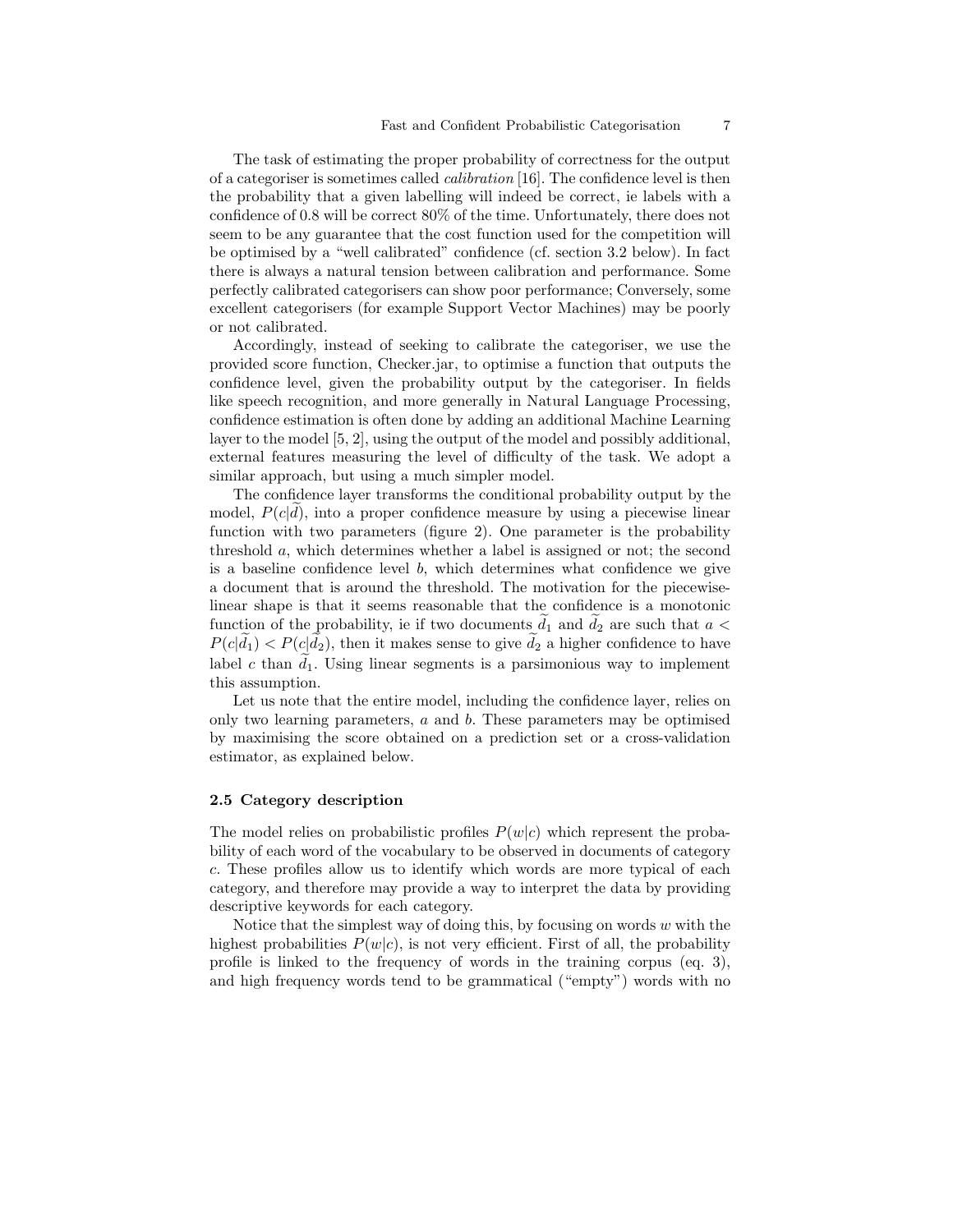

Fig. 2. The piecewise linear function used to transform the posterior probability into a confidence level.

descriptive content. Even when grammatical words have been filtered out, words typical of the general topic of the collection (eg related to planes and aviation in the contest corpus, see below) will tend to have high frequency in many categories.

In order to identify words that are typical of a class  $c$ , we need to identify words that are *relatively* more frequent in  $c$  than in the rest of the categories. One way of doing that is to contrast the profile of the category  $P(w|c)$  and the "profile" for the rest of the data, i.e.  $P(w|\neg c) \propto \sum_{\gamma \neq c} P(w|\gamma)$ . We express the difference between the two distributions by the symmetrised Kullback-Leibler divergence:

$$
KL(c, \neg c) = \sum_{w} \underbrace{(P(w|c) - P(w|\neg c)) \log \frac{P(w|c)}{P(w|\neg c)}}_{k_w}
$$
(6)

Notice that the divergence is an additive sum of word-specific contributions  $k_w$ . Words with a large value of  $k_w$  contribute the most to the overall divergence, and hence to the difference between category  $c$  and the rest. As a consequence, we propose as keywords the words w for which  $P(w|c) > P(w|\neg c)$ and  $k_w$  is the largest.<sup>2</sup> In the following section, we will see how this strategy allows to extract keywords that are related to the actual description of the categories.

## 3 Experimental results

We will now describe some of our experiments in more details and give some results obtained both for the estimated prediction performance, using only

<sup>&</sup>lt;sup>2</sup> Alternatively, we can rank words according to  $\tilde{k}_w = k_w \text{sign}(P(w|c) - P(w|\neg c))$ .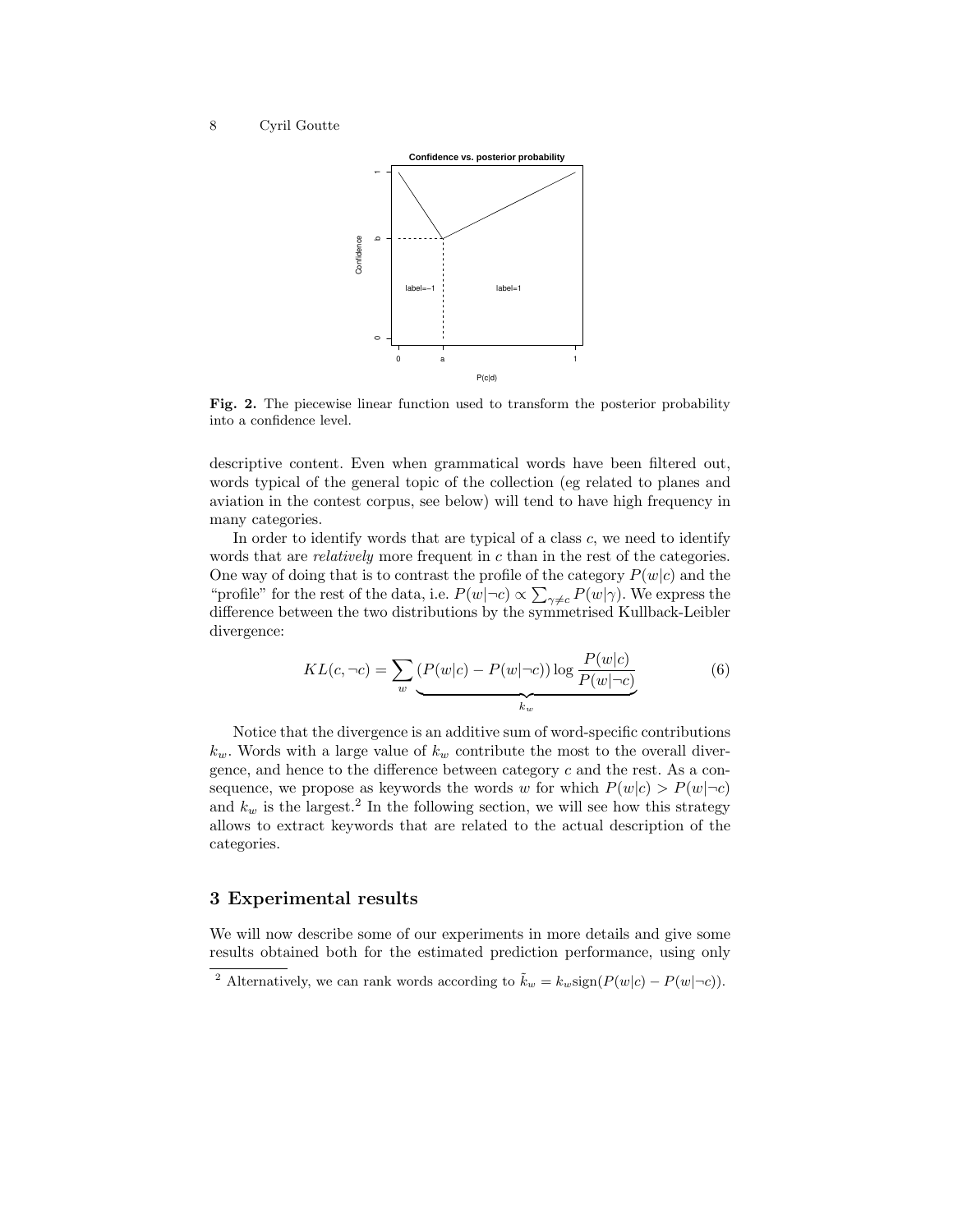the training data provided for the competition, and on the test set using the labels provided after the competition.

### 3.1 Data

The available training data consists of 21519 reports categorised in up to 22 categories. Some limited pre-processing was performed by the organisers, eg tokenisation, stemming, acronym expansion and removal of places and numbers. This pre-processing makes it non-trivial for participants to leverage their own in-house linguistic pre-processing. On the other hand, it places contestants on a level-playing field, which puts the emphasis on differences in the actual categorisation method, as opposed to differences in pre-processing.<sup>3</sup>

The only additional pre-processing we performed on the data was stopword removal, using a list of 319 common words. Similar lists are available many places on the Internet. After stop-word removal, documents were indexed in a bag-of-word format by recording the frequency of each word in each document.

In order to obtain an estimator of the prediction error, we organised the data in a 10-fold cross-validation manner. We randomly re-ordered the data and formed 10 splits: 9 containing 2152 documents, and one with 2151 document. We then trained a categoriser using each subset of 9 splits as training material, as described in section 2.1, and produced predictions on the remaining split, as described in 2.2. As a result, we obtain 21519 predictions on which we optimised parameters a and b.

Note that the 7077 test data on which we obtained the final results reported below were never used during the estimation of either model parameters or additional decision parameters (thresholds and confidence levels).

#### 3.2 Results

The competition was judged using a specific cost function combining prediction performance and confidence reliability. For each category c, we compute the area under the ROC curve,  $A_c$ , for the categoriser.  $A_c$  lies between 0 and 1, and is usually above 0.5. In addition, for each category  $c$ , denote  $t_{ic} \in \{-1, +1\}$  the target label for document  $d_i, y_{ic} \in \{-1, +1\}$  the predicted label and  $q_{ic} \in [0, 1]$  the associated confidence. The final cost function is:

$$
Q = \frac{1}{C} \sum_{c=1}^{C} (2A_c - 1) + \frac{1}{M} \sum_{i=1}^{M} q_{ic} t_{ic} y_{ic}
$$
 (7)

Given predicted labels and associated confidence, the reference script Checker.jar provided by the organisers computes this final score. A perfect

<sup>&</sup>lt;sup>3</sup> In our experience, differences in pre-processing typically yield larger performance gaps than differences in categorisation method.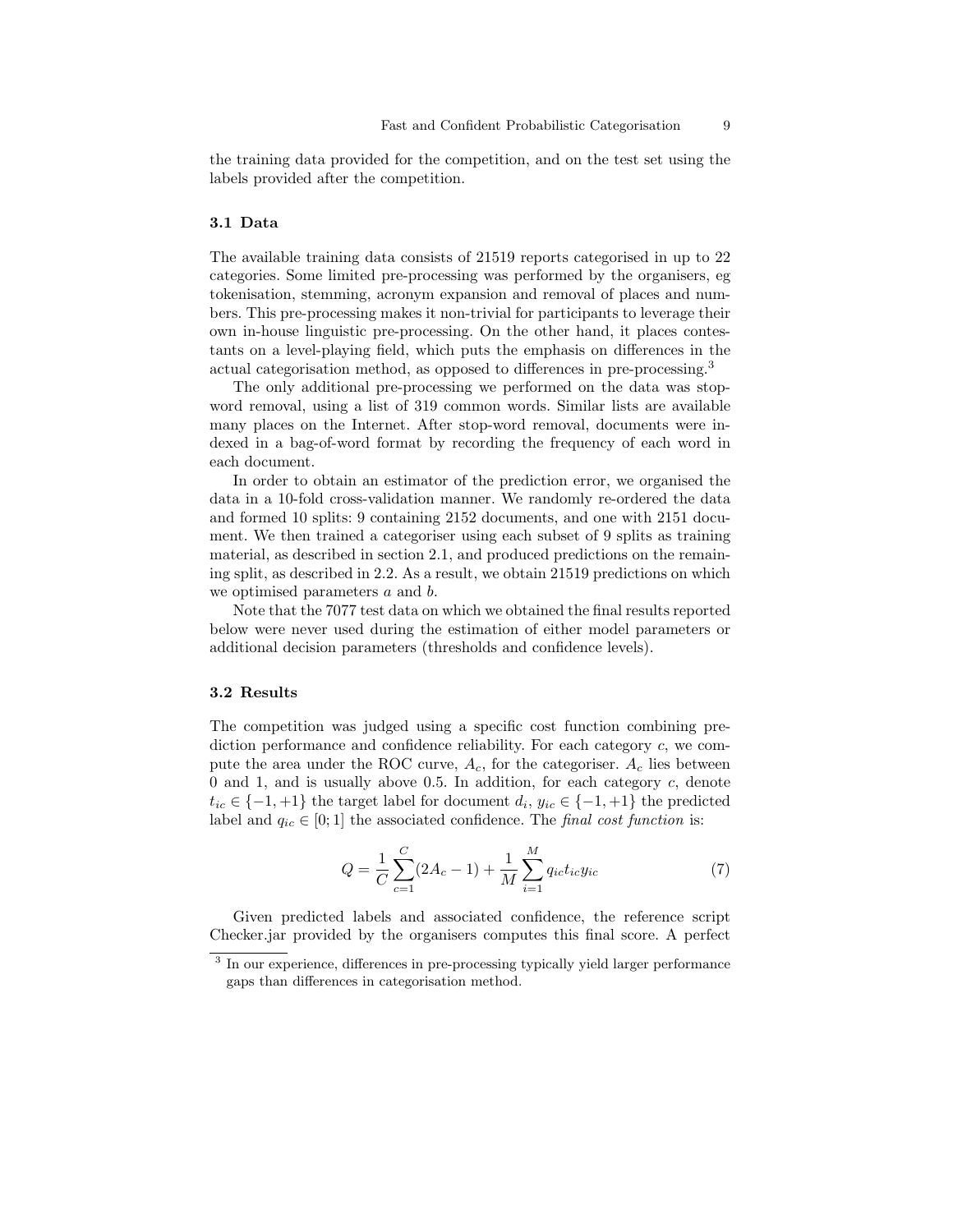prediction with 100% confidence yields a final score of 2, while a random assignment would give a final score around 0.

Using the script Checker.jar, on the cross-validated predictions, we optimised a and b using alternating optimisations along both parameters. The optimal values used for our submission to the competition are  $a = 0.24$  and  $b = 0.93$ , indicating that documents are labelled with all categories that have a posterior probability higher than 0.24, and the minimum confidence is 0.93. This seems like an unusually high baseline confidence (ie we label with at least 93% confidence). However, this is not surprising if one considers the expression of the cost function (eq. 7) more closely. The first part is the area under the curve: this depends only on the ordering. Although the ordering is based on the confidence levels, it only depends on the relative, not the absolute, values. For example, with our confidence layer, the ordering is preserved regardless of the value of b, up to numerical precision.

On the other hand, the second part of the cost function (7) directly involves the confidence estimates  $q_{ic}$ . The value of this part will increase if we can reliably assign high confidence  $(q_{ic} \approx 1)$  to correctly labelled documents  $(t_{ic} = y_{ic})$  and low confidence  $(q_{ic} \approx 0)$  to incorrectly labelled documents  $(t_{ic} \neq y_{ic})$ . However, if we could reliably detect such situations, we would arguably be better off swapping the label rather than downplay its influence by assigning it low confidence. So assuming we can not reliably do so, ie  $q_{ic}$ and  $t_{ic}y_{ic}$  are independent, the second part of the cost becomes approximately equal to  $\overline{q}(2 \times MCE-1)$ , with  $\overline{q}$  the average confidence and  $MCE$  the misclassification error,  $MCE = 1/M \sum_i (t_{ic} \neq y_{ic})$ . So the optimal strategy under this assumption is to make  $\bar{q}$  as high as possible by setting  $q_{ic}$  as close to 1 as possible, while keeping the ordering intact. This explains why a relatively high value of b turned out to be optimal. In fact, using a higher precision in our confidence levels, setting b to 0.99 or higher yields even better results.<sup>4</sup>

Using the setting  $a = 0.24$  and  $b = 0.93$ , the cross-validated cost is about 1.691. With the same settings, the final cost on the 7,077 test documents is 1.689, showing an excellent agreement with the cross-validation estimate. In order to illustrate the sensitivity of the performance to the setting of the two hyper-parameters  $a$  and  $b$ , we plot the final cost obtained for various combinations of  $a$  and  $b$ , as shown in figure 3. The optimal setting (cross) is in fact quite close to the cross-validation estimate (circle). In addition, it seems that the performance of the system is not very sensitive to the precise values of  $a$  and  $b$ . Over the range plotted in figure 3, the maximal score (cross) is 1.6894, less than 0.05% above the CV-optimised value, and the lowest score (bottom left) is 1.645, 2.5% below. This means that any setting of a and b in that range would have been within 2.5% of the optimum.

Note however that setting  $b$  to higher value only yields marginal benefits in terms of final cost.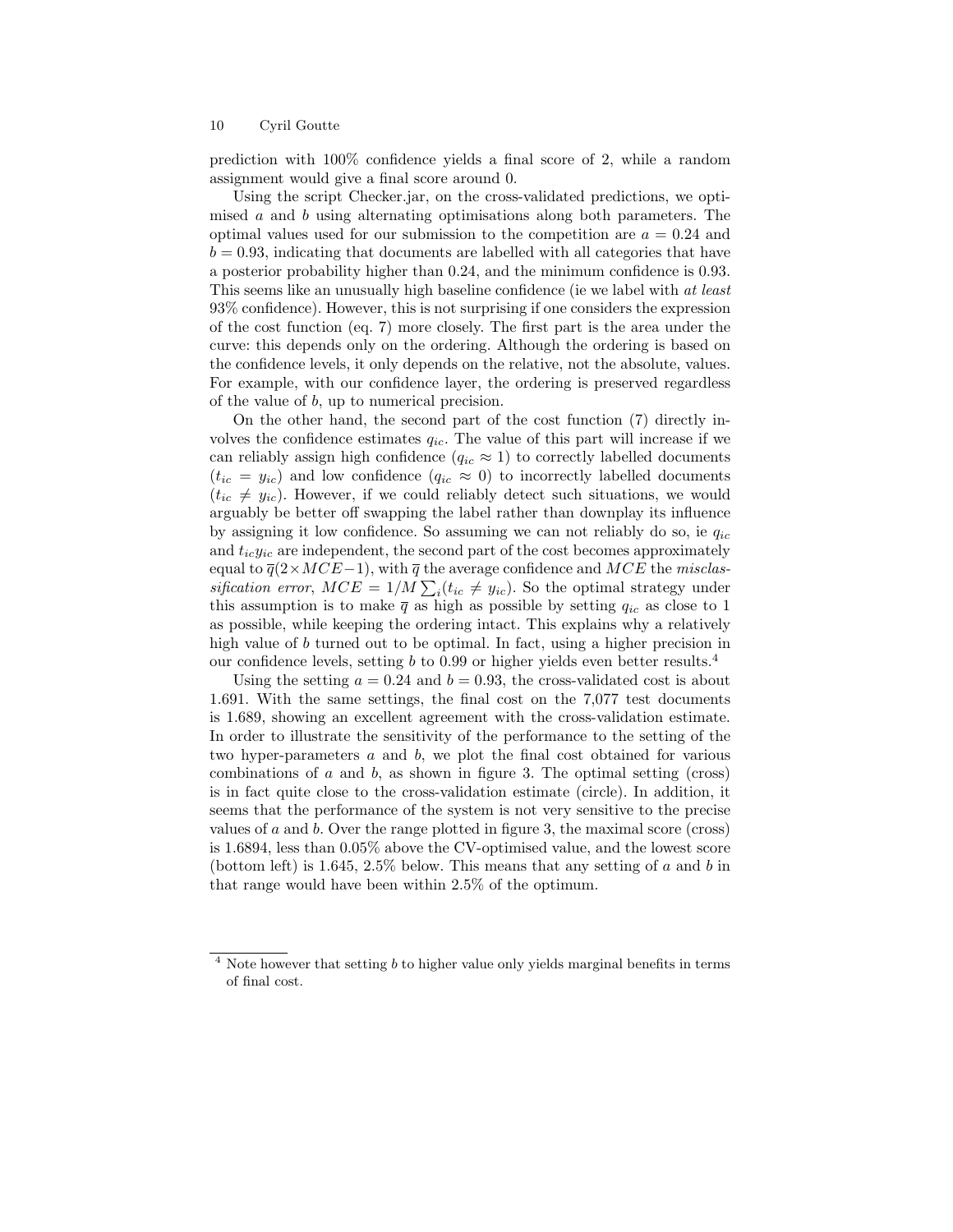

Fig. 3. Score for various combinations of  $a$  and  $b$ . The best (maximum) test score is indicated as a cross, the optimum estimated by cross-validation (CV) is  $a = 0.24$ and  $b = 0.93$ , indicated by a circle.

We also measured the performance using some more common and intuitive metrics. For example, the overall mislabelling error rate is 7.22%, and the micro-averaged F-score is a relatively modest 50.05%.

Note however that we have used a single confidence layer, and in particular a single labelling threshold a, for all categories. Closer inspection of the performance on each category shows quite a disparity in performance, and in particular in precision and recall, across the categories.<sup>5</sup> This suggests that the common value of the threshold  $a$  may be too high for some categories (hence low recall) and too low for others (hence low precision). Using the cross-validated prediction, we therefore optimised some category-specific thresholds using various metrics:

- Maximum  $F$ -score
- Break-even point (ie point at which precision equals recall)
- Minimum error rate

For example, for maximum F-score, we optimised 22 thresholds, one per category, by maximising the  $F$ -score for each category on the cross-validated predictions.

Table 1 shows the performance obtained on the test data for all 22 categories, using category-specific, maximum F-score optimised thresholds. Performance is expressed in terms of the standard metrics of precision, recall and F-score. The performance varies a lot depending on the category. However there does not seem to be any systematic relation between the performance

 $5$  Precision estimates the probability that a label provided by the model is correct, while *recall* estimates the probability that a reference label is indeed returned by the model [6]. F-score is the harmonic average of precision and recall.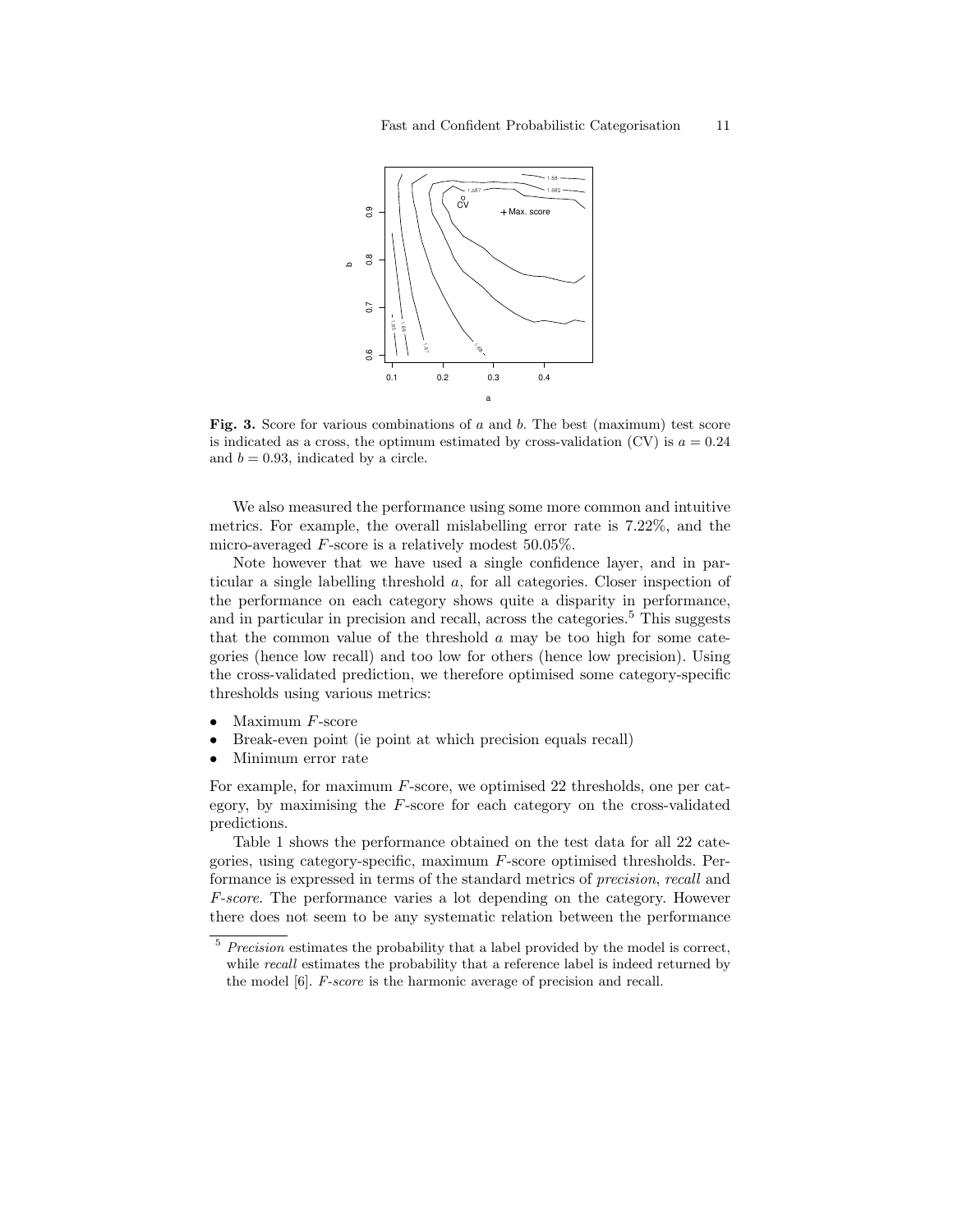12 Cyril Goutte

| $ {\rm Category} $ #docs $ p(\%)  r(\%) F$ |     |                                   | $(\%)$                                        | Category $\#\text{docs}   p (\%)   r (\%)   F$ |     |                       | $($ %) $ $            |
|--------------------------------------------|-----|-----------------------------------|-----------------------------------------------|------------------------------------------------|-----|-----------------------|-----------------------|
| C1                                         |     |                                   | 435 64.99 <b>83.22</b> 72.98                  | C12                                            | 918 |                       | 72.02 79.08 75.39     |
| C2                                         |     | $3297 \mid 46.72 \mid 99.57 \mid$ | 63.60                                         | C13                                            | 687 | 51.21 55.46           | 53.25                 |
| C <sub>3</sub>                             |     |                                   | 222 74.06 79.73 76.79                         | C14                                            | 393 | 68.73 70.48           | 69.60                 |
| C <sub>4</sub>                             |     |                                   | 182 52.15 59.89 55.75                         | C15                                            |     |                       | 183 30.61 24.59 27.27 |
| C5                                         |     |                                   | 853 80.07 75.38 77.66                         | C16                                            |     | 314 32.93 60.83       | 42.73                 |
| C6                                         |     |                                   | 1598 51.33 80.98 62.83                        | C17                                            |     | 162 45.22 43.83       | 44.51                 |
| C7                                         |     |                                   | 546 36.38 <b>77.29</b> $\left[ 49.47 \right]$ | C18                                            |     | 351 57.30 58.12 57.71 |                       |
| C8                                         | 631 | 55.32 67.51                       | 60.81                                         | C19                                            |     | 1767 61.54 80.42      | 69.73                 |
| C9                                         | 168 | 59.30 60.71                       | 60.00                                         | C20                                            | 229 | 72.40 69.87           | 71.11                 |
| C10                                        |     | 349 37.21 58.74                   | 45.56                                         | C21                                            |     | 137 78.79 56.93       | 66.10                 |
| C11                                        |     | $161$  77.44  63.98               | 70.06                                         | C22                                            |     |                       | 233 88.66 73.81 80.56 |

Table 1. Performance of the probabilistic model: precision, recall and F-score for each of the 22 categories. Low  $(< 50\%)$  scores are in italics and high  $(> 75\%)$  scores are in bold. Column "# docs" contains the number of test documents with the corresponding label.

and the size of the categories. The worst, but also the best performance are observed on small categories (less that 250 positive test documents). This suggests that the variation in performance may be simply due to varying intrinsic difficulty of modelling the categories. The best F-scores are observed on categories C3, C5, C12 and C22, while categories C15, C16, C17, C10 and C7 get sub-50% performance.

The average performance is presented in table 2 for our submission to the competition, as well as for three different strategies for optimising a categoryper-category threshold. One weakness of the original submission was the low recall, due to the fact that a single threshold was used for all 22 categories. This produces a relatively low average  $F$ -score of 50.05%. By optimising the threshold for each category over various performance measures, we largely improve over that. Not surprisingly, optimising the thresholds for F-scores yields the best test score of 63.51%, although both the misclassification error and the final cost degrade using this strategy. Optimising the threshold for reducing the misclassification error reduces the test misclassification error<sup>6</sup> to 6.80% and improves the final cost slightly, to 1.702. Notice however that, despite a large impact on F-score and MCE, using category-specific decision thresholds optimised over various thresholds seems to have little impact on the final cost, which stays within about 0.8% of the score of our submission.

### 3.3 Category description

The only information provided by the organisers at the time of the contest was the labelling for each document, as a number between 1 and 22. This data

 $^6$  For 7077 test documents with 22 possible labels, reducing the MCE by  $0.1\%$ corresponds to correcting 156 labelling decisions.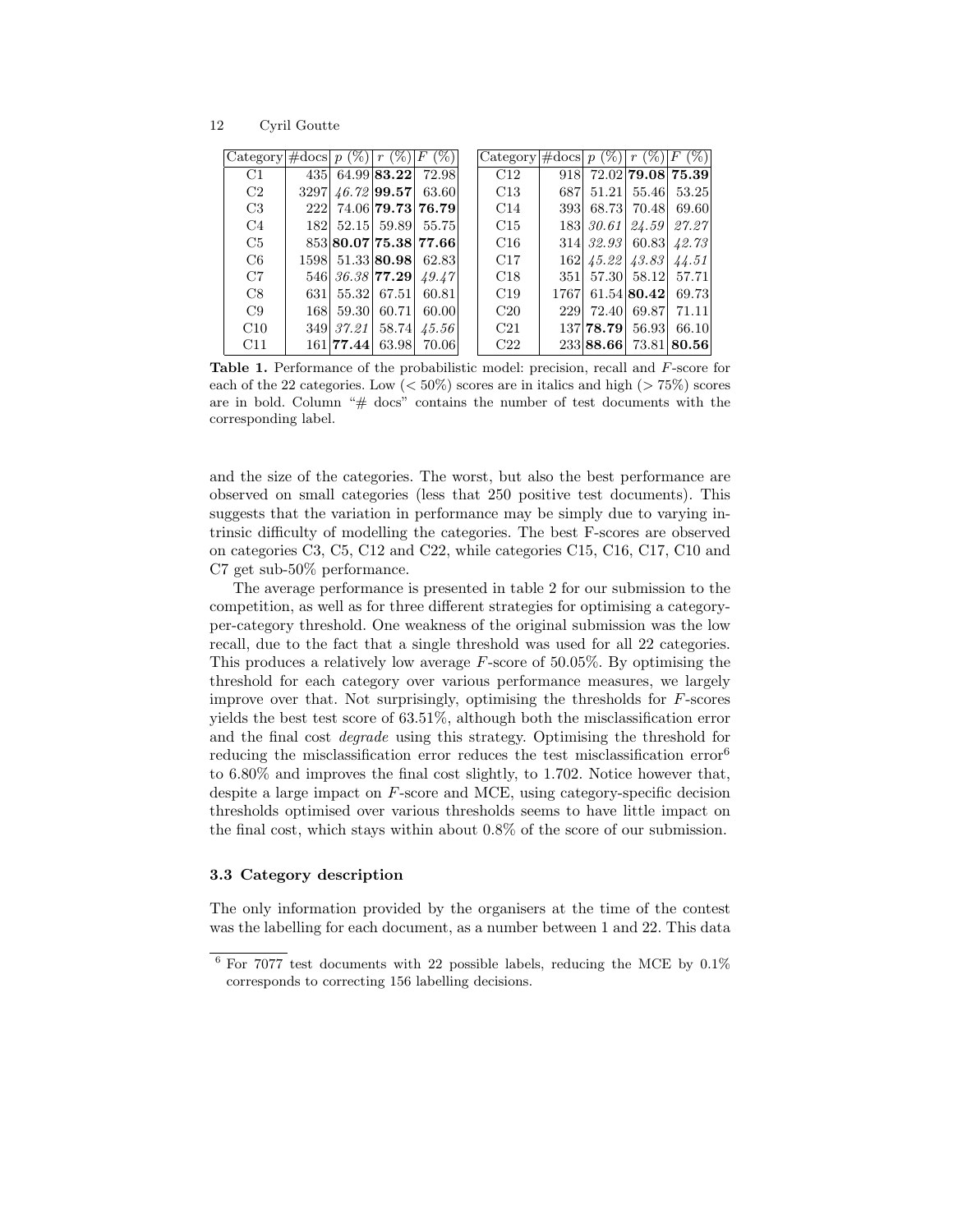|                                                  |                               |  |      | $\ p(\%) r(\%) F(\%) MCE(\%) Final cost $ |
|--------------------------------------------------|-------------------------------|--|------|-------------------------------------------|
| Our submission                                   | $\  64.87   40.74   50.05  $  |  | 7.22 | 1.689                                     |
| Maximum F-score   $53.30$   <b>78.55</b>   63.51 |                               |  | 8.01 | 1.678                                     |
| Break-even point    58.88 67.35 62.83            |                               |  | 7.07 | 1.697                                     |
| Minimum error                                    | $\parallel$ 61.53 62.37 61.95 |  | 6.80 | 1.702                                     |

Table 2. Micro-averaged performance for our contest submission, and three threshold optimisation strategy. Highest is best for precision(p), recall  $(r)$ , F-score  $(F)$ and final cost (eq. 7), and lowest is best for misclassification error (MCE).

therefore seemed like a good test bed for applying the category description technique described above, and see whether the extracted keywords brought any information on the content of the categories.

Table 3 shows the results we obtained on about half the categories by extracting the top 5 keywords. For comparison, we also extracted the 5 words with highest probability (first column), and we also give the official category description from the Distributed National Aviation Safety Action Program Archive (DNAA), which were released after the competition.

Based on only 5 keywords, the relevance of the keywords provided by either highest probability or largest divergence and their mapping to the official category descriptions are certainly open to interpretation. The most obvious problem with the choice of the highest probability words, however, is that the same handful of keywords seem to appear in almost all categories. The words "aircraft" is among the top-5 probability in 19 out of 22 categories! Although it is obviously a very relevant and common word for describing issues dealing with aviation, it is clearly not very useful to discriminate the content of one category versus the others. The other frequent members of the top-5 highest probability are: runway (14 times), airport (11), approach (11), feet (9) and land  $(9)$ . These tend to "pollute" the keyword extraction: for example in category C8 (Course deviation), 3 out of the 5 highest probability keywords are among these frequent keywords and bring no relevant descriptive information. The remaining 2 keywords, "turn" and "degree", on the other hand seem like reasonable keywords to describe course deviation problems. By contrast, the five words contributing to the largest divergence, "degree", "turn", "head", "radial" and "course" appear as keywords only for this category, and they all seem topically related to the corresponding problem. For the largest divergence metric,  $k_w$ , the word selected most often in the top-5 is "runway", which describes 6 categories containing problems related to take-off or landing (eg C3, C4, C5 and C6). Other top-5 keywords appear in at most 4 categories. This suggests that using  $k_w$  instead of  $P(w|c)$  yields more diverse and more descriptive keywords.

This is also supported by the fact that only 32 distinct words are used in the top-5 highest probability keywords over the 22 categories, while the top-5 largest  $k_w$  selects 83 distinct words over the 22 categories. This further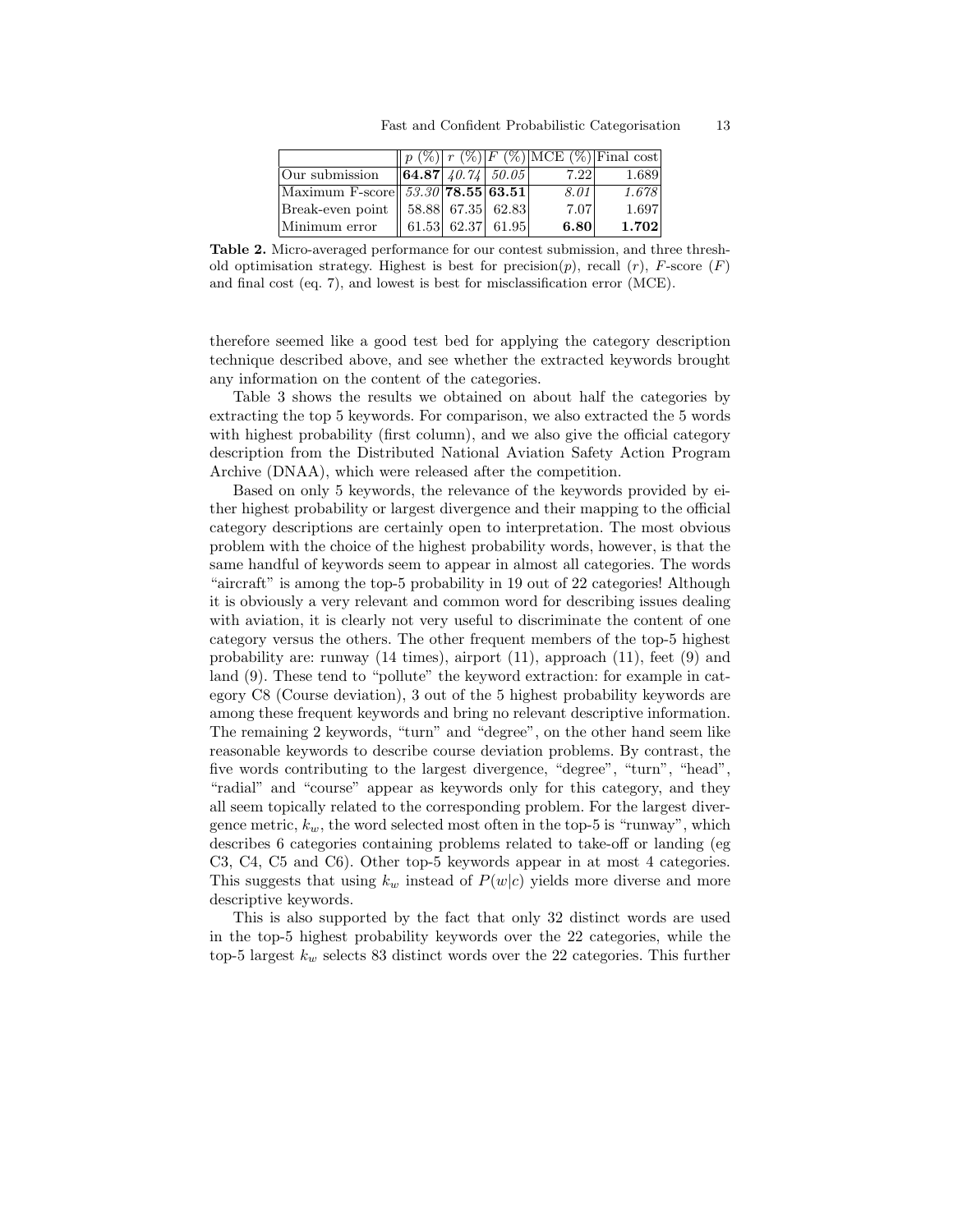reinforces the fact that  $k_w$  will select more specific keywords, and discard the words that are common to all categories in the corpus.

This is well illustrated on category C13 (Weather Issue). The top-5 probability words are all among the high probability words mentioned above. By contrast, the top-5  $k_w$  are all clearly related to the content of category C13, such as "weather", "cloud", "ice" or "thunderstorm".

Overall, we think that this example illustrates the shortcomings of the choice of the highest probability words to describe a category. It supports our proposition to use instead words that contribute most to the divergence between one categroy and the rest. These provide a larger array of keywords and seem more closely related to the specificities of the categories they describe.

## 4 Summary

We have presented the probabilistic model that we used in NRC's submission to the Anomaly Detection/Text Mining competition at the Text Mining Workshop 2007. This probabilistic model may be estimated from pre-processed, indexed and labelled documents with no additional learning parameters, and in a single pass over the data. This makes it extremely fast to train. On the competition data, in particular, the training phase takes only a few seconds on a current laptop. Obtaining predictions for new test documents requires a bit more calculations but is still quite fast. One particularly attractive feature of this model is that the probabilistic category profiles can be used to provide descriptive keywords for the categories. This is useful in the common situation where labels are known only as codes and the actual content of the categories may not be known to the practitioner.

The only training parameters we used are required for tuning the decision layer, which selects the multiple labels associated to each documents, and estimates the confidence in the labelling. In the method that we implemented for the competition, these parameters are the labelling threshold, and the confidence baseline. They are estimated by maximising the cross-validated cost function.

Performance on the test set yields a final score of 1.689, which is very close to the cross-validation estimate. This suggests that despite its apparent simplicity, the probabilistic model provides a very efficient categorisation. This is actually corroborated by extensive evidence on multiple real-life use cases.

The simplicity of the implemented method, and in particular the somewhat rudimentary confidence layer, suggests that there may be ample room for improving the performance. One obvious issue is that the ad-hoc layer used for labelling and estimating the confidence may be greatly improved by using a more principled approach. One possibility would be to train multiple categorisers, both binary and multi-category, and use the output of these categorisers as input to a more complex model combining this information into a proper decision associated with a better confidence level. This may be done for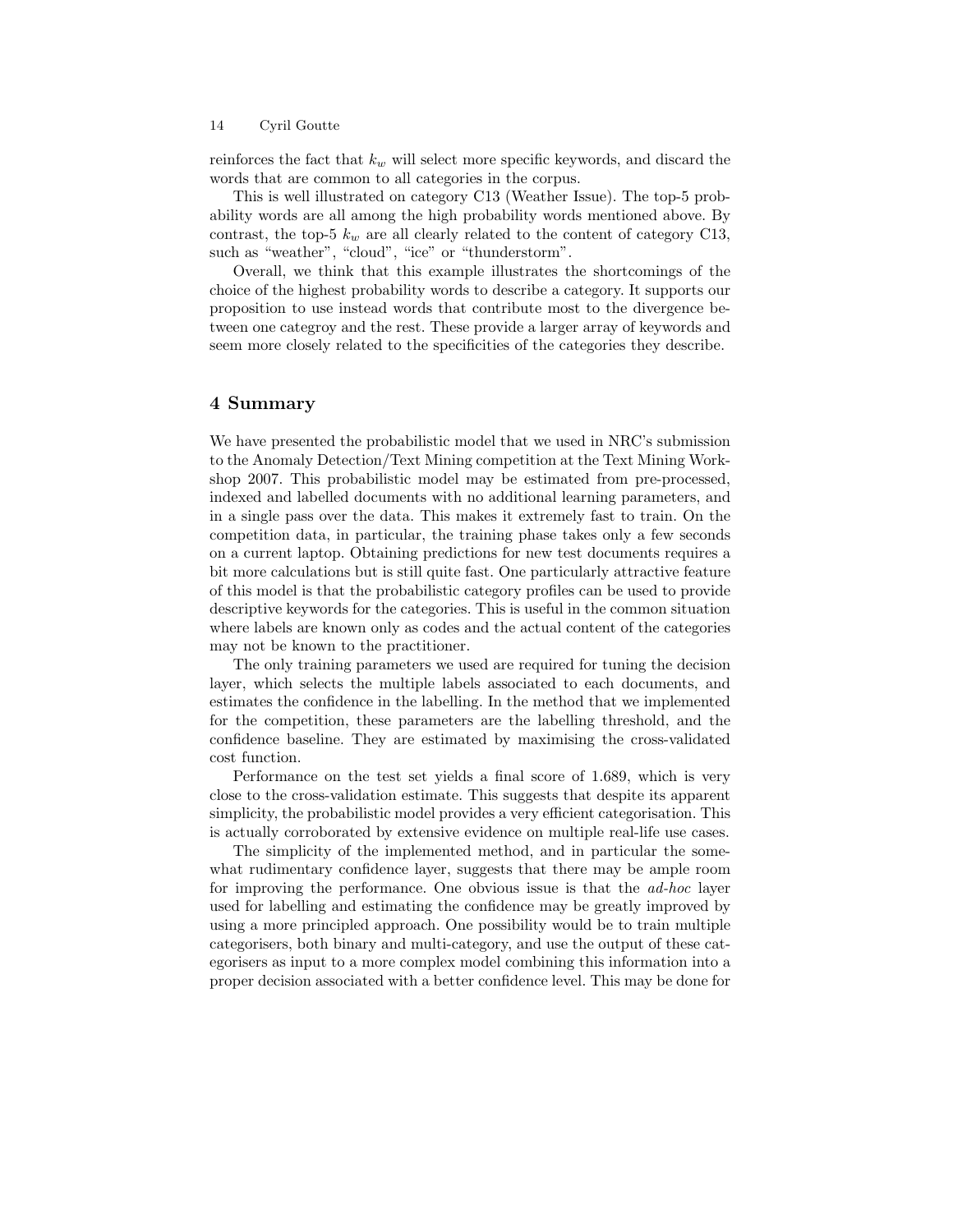|  |  |  | Fast and Confident Probabilistic Categorisation | 15 |
|--|--|--|-------------------------------------------------|----|
|--|--|--|-------------------------------------------------|----|

|                         | Categ Highest  | Largest         | Official DNAA category description               |
|-------------------------|----------------|-----------------|--------------------------------------------------|
|                         | probability    | divergence      |                                                  |
| $\overline{C1}$         | aircraft       | minimume-       | Airworthiness/Documentation Event: An            |
|                         | maintain       | quipmentlist    | event involving a incorrect or incomplete        |
|                         | minimume-      | maintain        | airworthiness or documentation require-          |
|                         | quipmentlist   | install defer   | ment                                             |
|                         | check flight   | inspect         |                                                  |
| $\overline{C2}$         | aircraft       | security        | Operation in noncompliance - FARs, pol-          |
|                         | runway         | flight          | <i>icy/procedures:</i> An event involving a vi-  |
|                         | airport        | board           | olation, deviation or non-compliance by          |
|                         | feet           | agent           | the crew which involved a policy, proce-         |
|                         | approach       | airspace        | dure or FAR.                                     |
| $\overline{C3}$         | runway takeoff | takeoff abort   | Rejected Takeoff: An event involving a re-       |
|                         | aircraft clear | runway reject   | jected takeoff                                   |
|                         | tower          | roll            |                                                  |
| C <sub>4</sub>          | runway         | brake taxiway   | <i>Excursion:</i> An event involving the loss of |
|                         | aircraft land  | runway          | control or inadvertent control of an air-        |
|                         | taxiway left   | damage grass    | craft from the designated airport surface        |
| $\overline{\text{C5}}$  | runway         | runway          | <i>Incursion:</i> An event involving a vehicle,  |
|                         | aircraft       | taxiway         | person, object or other aircraft that cre-       |
|                         | taxiway        | taxi hold       | ates a collision hazard or results in loss of    |
|                         | taxi hold      | $_{\rm short}$  | separation with an aircraft                      |
| $\overline{\text{C8}}$  | runway turn    | degree turn     | Course Deviation: An event involving a           |
|                         | airport degree | head radial     | deviation from an assigned or planned            |
|                         | approach       | course          | course                                           |
| $\overline{C9}$         | feet knot      | knot speed      | Speed Deviation: An event involving a de-        |
|                         | aircraft       | slow knotsindi- | viation from a planned or assigned air           |
|                         | approach       | catedairspeed   | speed                                            |
|                         | speed          | airspeed        |                                                  |
| $\overline{\text{C}10}$ | aircraft       | brake knot      | Uncommanded/Unintended State or loss             |
|                         | runway         | wind autopilot  | of control: An event involving an uncom-         |
|                         | approach       | damage          | manded, unintended state or loss of con-         |
|                         | land feet      |                 | trol of the aircraft                             |
| $\overline{C11}$        | approach feet  | approach        | Terrain Proximity Event: An event in-            |
|                         | airport runway | groundproxi-    | volving the aircraft operating in close          |
|                         | descend        | mitywarning-    | proximity to terrain.                            |
|                         |                | system terrain  |                                                  |
|                         |                | feet glideslope |                                                  |
| $\overline{C13}$        | airport feet   | weather         | <i>Issue/ Weather Proximity</i><br>Weather       |
|                         | approach       | turbulent       | Event: An event involving a weather              |
|                         | aircraft       | cloud           | issue or aircraft operating in proximity         |
|                         | runway         | encounter ice   | to weather.                                      |
|                         |                | thunderstorm    |                                                  |

Table 3. Keywords extracted for 12 of the contest categories using either the highest probability words or the largest contributions to the KL divergence. For comparison, the official description from the DNAA, released after the competition, is provided.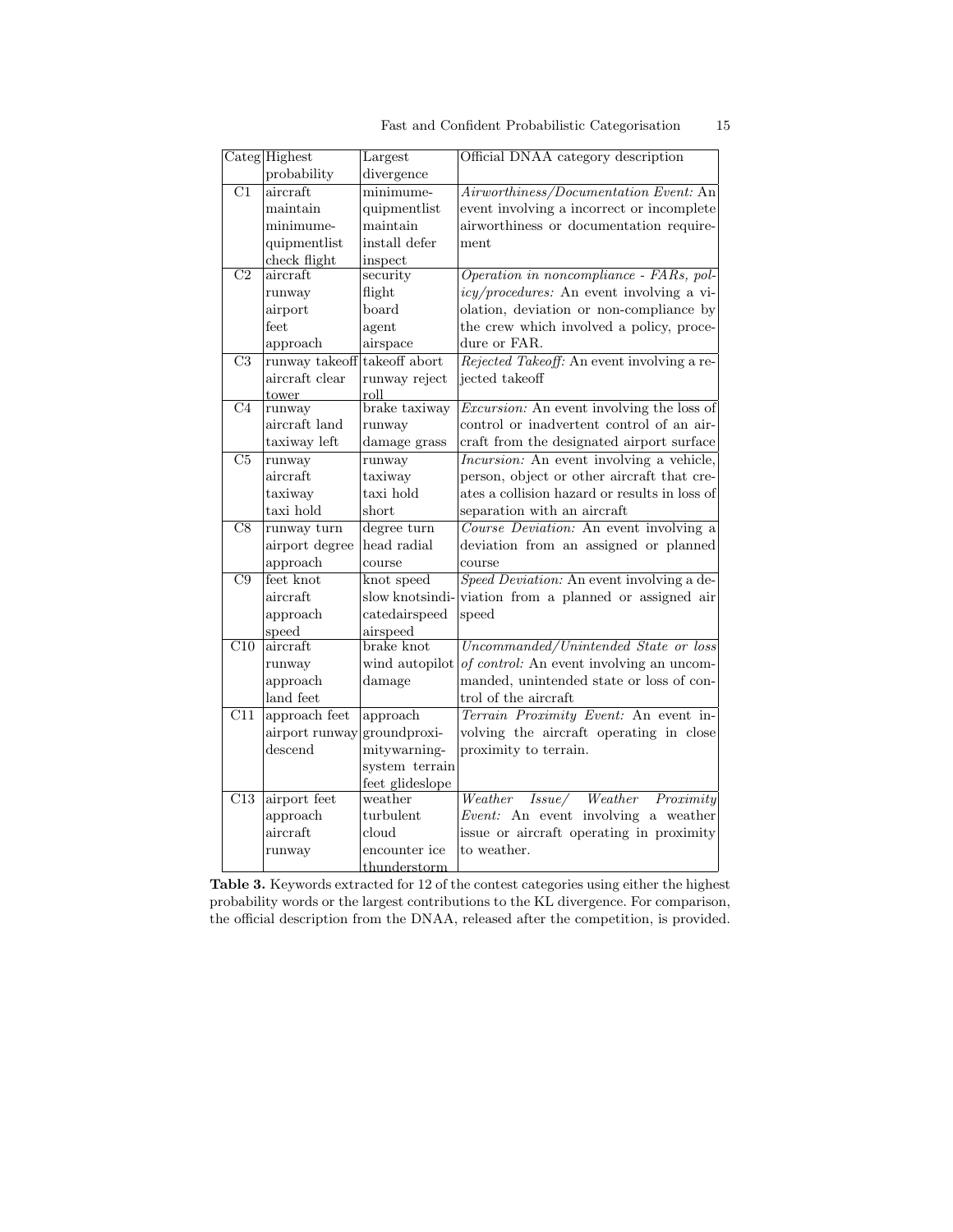example using a simple logistic regression. Note that one issue here is that the final score used for the competition, eq. 7, combines a performance-oriented measure (area under the ROC curve) and a confidence-oriented measure. As a consequence, and as discussed above, there is no guarantee that a wellcalibrated classifier will in fact optimise this score. Also, this suggests that there may be a way to invoke multi-objective optimisation in order to further improve the performance.

Among other interesting topics, let us mention the sensitivity of the method to various experimental conditions. In particular, although we have argued that our probabilistic model is not very sensitive to smoothing, it may very well be that a properly chosen smoothing, or similarly, a smart feature selection process, may further improve the performance. In the context of multi-label categorisation, let us also mention the possibility to exploit dependencies between the classes, for example using an extension of the method described in [13].

## References

- 1. A. P. Dempster, N. M. Laird, and D. B. Rubin. Maximum likelihood from incomplete data via the EM algorithm. Journal of the Royal Statistical Society, Series B, 39(1):1–38, 1977.
- 2. Simona Gandrabur, George Foster, and Guy Lapalme. Confidence estimation for NLP applications. ACM Transactions on Speech and Language Processing,, 3(3):1–29, 2006.
- 3. Eric Gaussier and Cyril Goutte. Relation between PLSA and NMF and implications. In Proceedings of the 28th Annual International ACM SIGIR Conference, pages 601–602, 2005.
- 4. Eric Gaussier, Cyril Goutte, Kris Popat, and Francine Chen. A hierarchical model for clustering and categorising documents. In Advances in Information Retrieval, Lecture Notes in Computer Science, pages 229–247. Springer, 2002.
- 5. L. Gillick, Y. Ito, and J. Young. A probabilistic approach to confidence estimation and evaluation. In ICASSP '97: Proceedings of the 1997 IEEE International Conference on Acoustics, Speech, and Signal Processing, volume 2, pages 879– 882, 1997.
- 6. Cyril Goutte and Eric Gaussier. A probabilistic interpretation of precision, recall and F-score, with implication for evaluation. In Advances in Information Retrieval, 27th European Conference on IR Research (ECIR 2005), pages 345– 359. Springer, 2005.
- 7. Cyril Goutte and Eric Gaussier. Method for multi-class, multi-label categorization using probabilistic hierarchical modeling. US Patent 7,139,754, granted Nov. 21, 2006.
- 8. Thomas Hofmann. Probabilistic latent semantic analysis. In Kathryn B. Laskey and Henri Prade, editors, UAI, pages 289–296. Morgan Kaufmann, 1999.
- 9. Thorsten Joachims. Text categorization with suport vector machines: Learning with many relevant features. In Claire Nédellec and Céline Rouveirol, editors, Proceedings of ECML-98, 10th European Conference on Machine Learning, volume 1398 of Lecture Notes in Computer Science, pages 137–142. Springer, 1998.